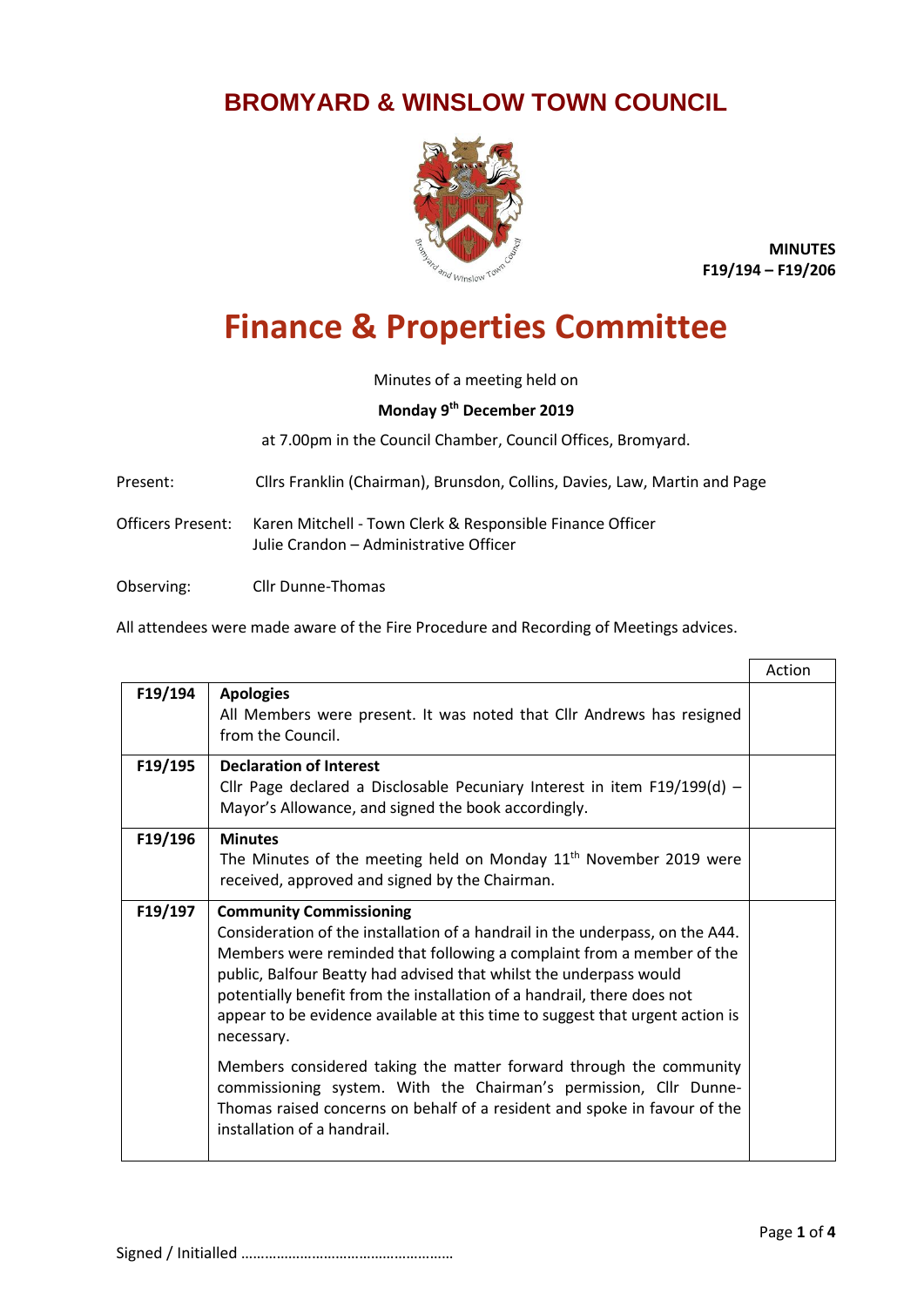|         |                                                                                                                                                                                                                                                                           | Action |
|---------|---------------------------------------------------------------------------------------------------------------------------------------------------------------------------------------------------------------------------------------------------------------------------|--------|
| F19/197 | <b>Community Commissioning (Continued)</b>                                                                                                                                                                                                                                |        |
|         | The Clerk reported an estimate had been obtained from the Council's<br>contractor for the installation of a handrail made from galvanised steel on<br>both slopes down to, and through, the underpass, in the region of £3,000.                                           |        |
|         | IT WAS RESOLVED that the Full Council be recommended to approve, in<br>principle, the installation of a handrail in the underpass subject to approval<br>from the land owner.                                                                                             |        |
|         | Further quotations to be obtained and brought back to the Finance &<br>Properties Committee.                                                                                                                                                                              |        |
| F19/198 | <b>Town Clerk's Report</b>                                                                                                                                                                                                                                                |        |
|         | 1. Repairs and Renewals                                                                                                                                                                                                                                                   |        |
|         | In addition to items listed on the agenda, the town clerk reported:                                                                                                                                                                                                       |        |
|         | • The contractor has been asked to fill in the large hole in the<br>town council car park.                                                                                                                                                                                |        |
|         | No decision has yet been made on the green spaces grant<br>$\bullet$<br>application                                                                                                                                                                                       |        |
|         | Spencer Grogan, Hereford County Council's Parks & Leisure<br>$\bullet$<br>Commissioning Manager wishes to discuss taking on<br>maintenance of other areas in the town for additional green<br>spaces funding. Cllrs Franklin and Martin to be part of this<br>discussion. |        |
|         | • Business rates project - Herefordshire County Council will<br>chase the valuation office for a response.                                                                                                                                                                |        |
|         | 2. Members considered options to replace the broken glass door<br>pane at the Bromyard Community Transport entrance.                                                                                                                                                      |        |
|         | Option 1: Replacement of laminated glass pane<br>Option 2: Replace existing doors with new double-glazed doors<br>unit.                                                                                                                                                   |        |
|         | IT WAS RESOLVED to approve option 1 and accept the quotation<br>from Glassier Window Systems in the sum of £243.44, inclusive of<br>fitting and VAT.                                                                                                                      |        |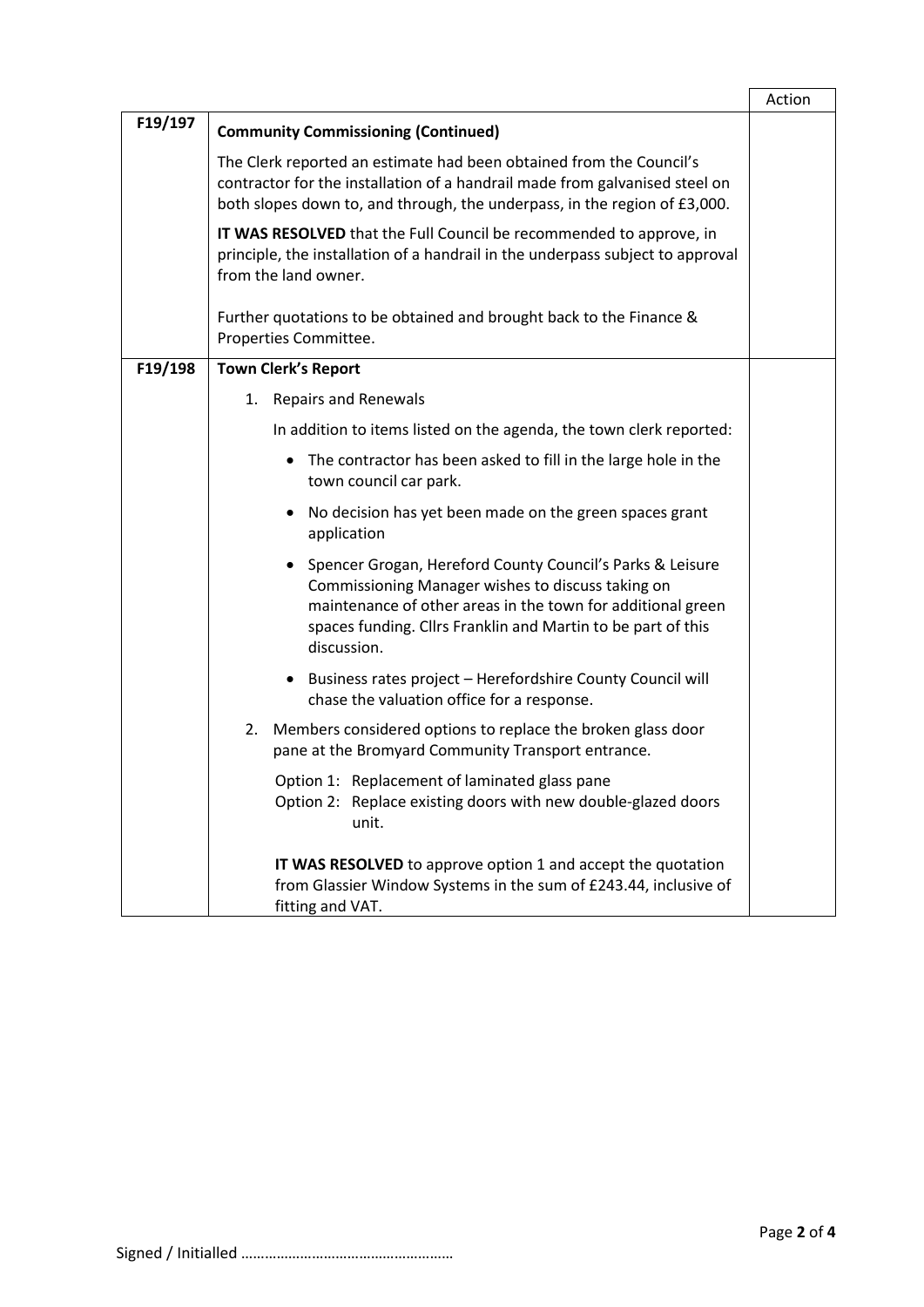|         |                                                                                                                                                                                                                                                                                                                   | Action |
|---------|-------------------------------------------------------------------------------------------------------------------------------------------------------------------------------------------------------------------------------------------------------------------------------------------------------------------|--------|
| F19/199 | Finance:                                                                                                                                                                                                                                                                                                          |        |
|         | a) Accounts for Scrutiny:<br>IT WAS RESOLVED to accept item a). (copy appended to the Minutes)                                                                                                                                                                                                                    |        |
|         | b) Petty Cash<br>IT WAS RESOLVED to accept item b).                                                                                                                                                                                                                                                               |        |
|         | <b>Report of Monthly Payments;</b><br>C)<br>IT WAS RESOLVED to accept item c). Cllr Law signed the report.                                                                                                                                                                                                        |        |
|         | Mayor's allowance - Cllr Page left the meeting for this item<br>d)<br>IT WAS RESOLVED to approve the payment of the second half of the<br>Mayor's Allowance for 2019/20 plus £27.65 outstanding from<br>2018/19, to the Chairman of Council.                                                                      |        |
|         | e) Internet banking<br><b>IT WAS RESOLVED</b> to recommend to Full Council that the Town Clerk<br>be appointed as Service Administrator for the Council's bank<br>accounts.                                                                                                                                       |        |
| 19/200  | <b>Floral decorations</b>                                                                                                                                                                                                                                                                                         |        |
|         | Members considered utilising a further 22 half round baskets (sufficient<br>for 11 lampposts) currently held in storage, to extend the existing town<br>display. Quotation to follow.<br>A quotation from Rob Wilks in the sum of £558 for the installation and<br>maintenance of extra baskets was considered.   |        |
|         | IT WAS RESOLVED to accept the quotation in principle. Cllrs Martin and<br>Davies will provide a proposal for the siting of the additional baskets.                                                                                                                                                                |        |
| F19/201 | IT                                                                                                                                                                                                                                                                                                                |        |
|         | Members considered a recommendation from the Burial Committee<br>1.<br>to purchase Cemetery and Memorial Management software.                                                                                                                                                                                     |        |
|         | IT WAS RESOLVED to recommend to Full Council the release of<br>earmarked Burial Committee reserves to purchase the Cemetery and<br>Memorial Management Software and associated costs from RBS<br>Limited. Installation to be delayed until the supply of a new laptop for<br>the Deputy Clerk has been finalised. |        |
|         | To consider the purchase of a new laptop for the Deputy Clerk.<br>2.                                                                                                                                                                                                                                              |        |
|         | Following discussion, IT WAS RESOLVED                                                                                                                                                                                                                                                                             |        |
|         | to defer consideration of purchase of a new laptop to allow<br>the option of a managed service provision to be explored.                                                                                                                                                                                          |        |
|         | to obtain costs for 18 tablets for councillors on a managed<br>service basis.                                                                                                                                                                                                                                     |        |
|         | Cllr Collins to liaise with the Clerk and report back to the January<br>Finance Committee.                                                                                                                                                                                                                        |        |